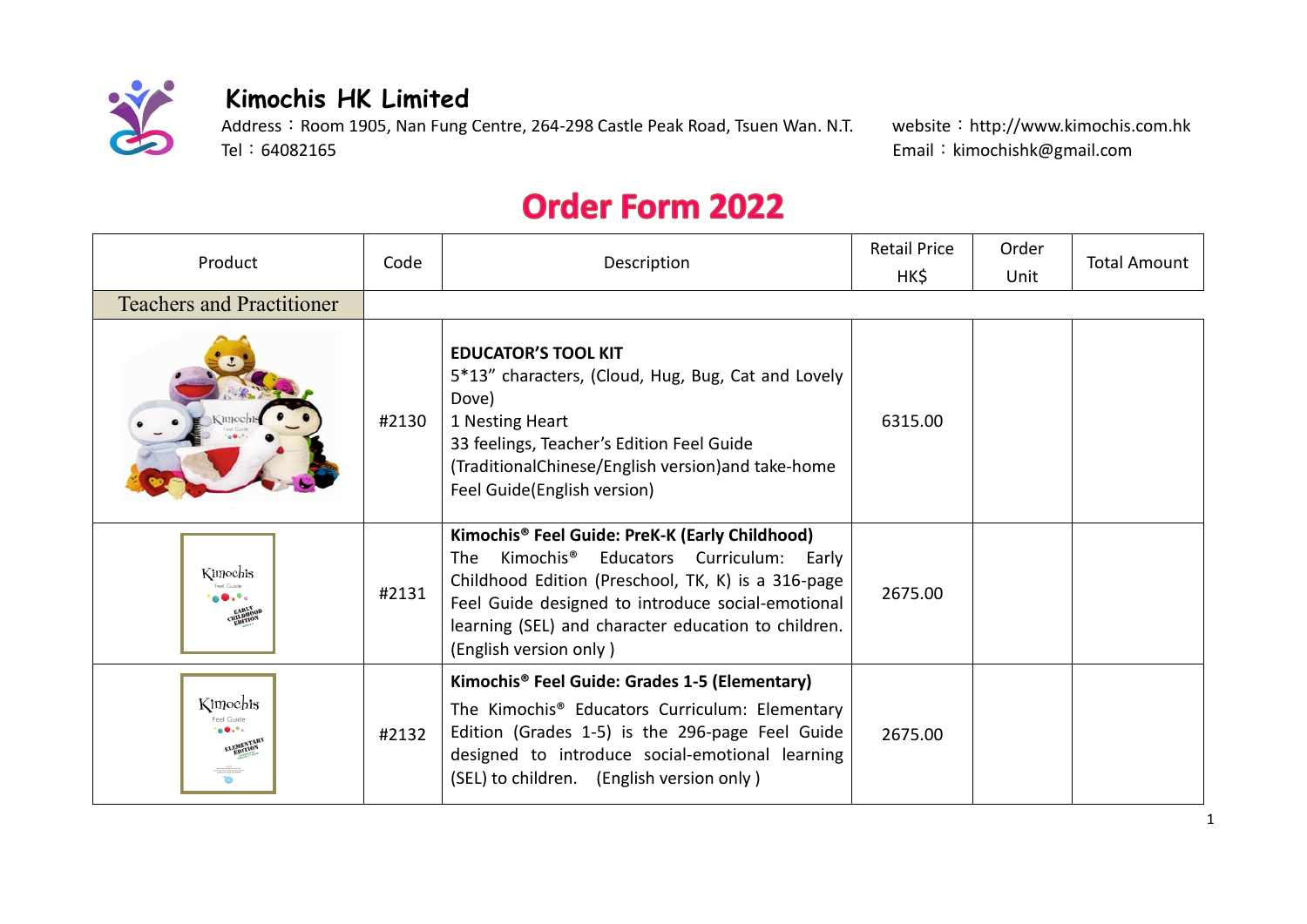| Product  | Code   | Description                                                                                                                                                                                                                                                                                                                                                           | <b>Retail Price</b><br>HK\$ | Order<br>Unit | <b>Total Amount</b> |
|----------|--------|-----------------------------------------------------------------------------------------------------------------------------------------------------------------------------------------------------------------------------------------------------------------------------------------------------------------------------------------------------------------------|-----------------------------|---------------|---------------------|
| Feelings |        |                                                                                                                                                                                                                                                                                                                                                                       |                             |               |                     |
| Kimoch   | #2086  | <b>DELUXE FEELING BAG</b><br>33 feelings included: Happy, Mad, Sad, Brave, Left Out,<br>Curious, Cranky, Silly, Frustrated, Hopeful, Proud, Optimistic,<br>Disappointed, Sensitive, Insecure, Jealous, Loved, Grateful,<br>Scared, Shy, Kind, Hurt, Sorry, Uncomfortable, Friendly,<br>Sleepy, Surprised, Embarrassed, Guilty, Excited, and 3 blank<br>Make-Your-Own. | 1320.00                     |               |                     |
|          | #2109  | [TUB] Mini Mixed Feelings<br>Includes 36 total pieces (12 feelings, 3 of each): Happy, Silly,<br>Brave, Curious, Sad, Mad, Cranky, Excited, Loved, Sorry,<br>Sleepy, Hopeful. Each feeling is approximately 2" x 2".                                                                                                                                                  | 900.00                      |               |                     |
|          | #2109A | [TUB] Mini Positive Feelings<br>Includes 36 total pieces (12 feelings, 3 of each): Happy, Silly,<br>Brave, Curious, Proud, Grateful, Kind, Excited, Loved,<br>Friendly, Optimistic, Hopeful. Each feeling is approximately<br>$2" \times 2".$                                                                                                                         | 900.00                      |               |                     |
|          | #2093  | <b>MINI MIXED FEELING BAG</b><br>12 mini 2" feelings with keychain Include: Happy, Mad, Sad,<br>Loved, Hopeful, Curious, Excited, Sorry, Silly, Sleepy, Cranky,<br>and Brave. Each feeling is approximately 2" x 2".                                                                                                                                                  | 300.00                      |               |                     |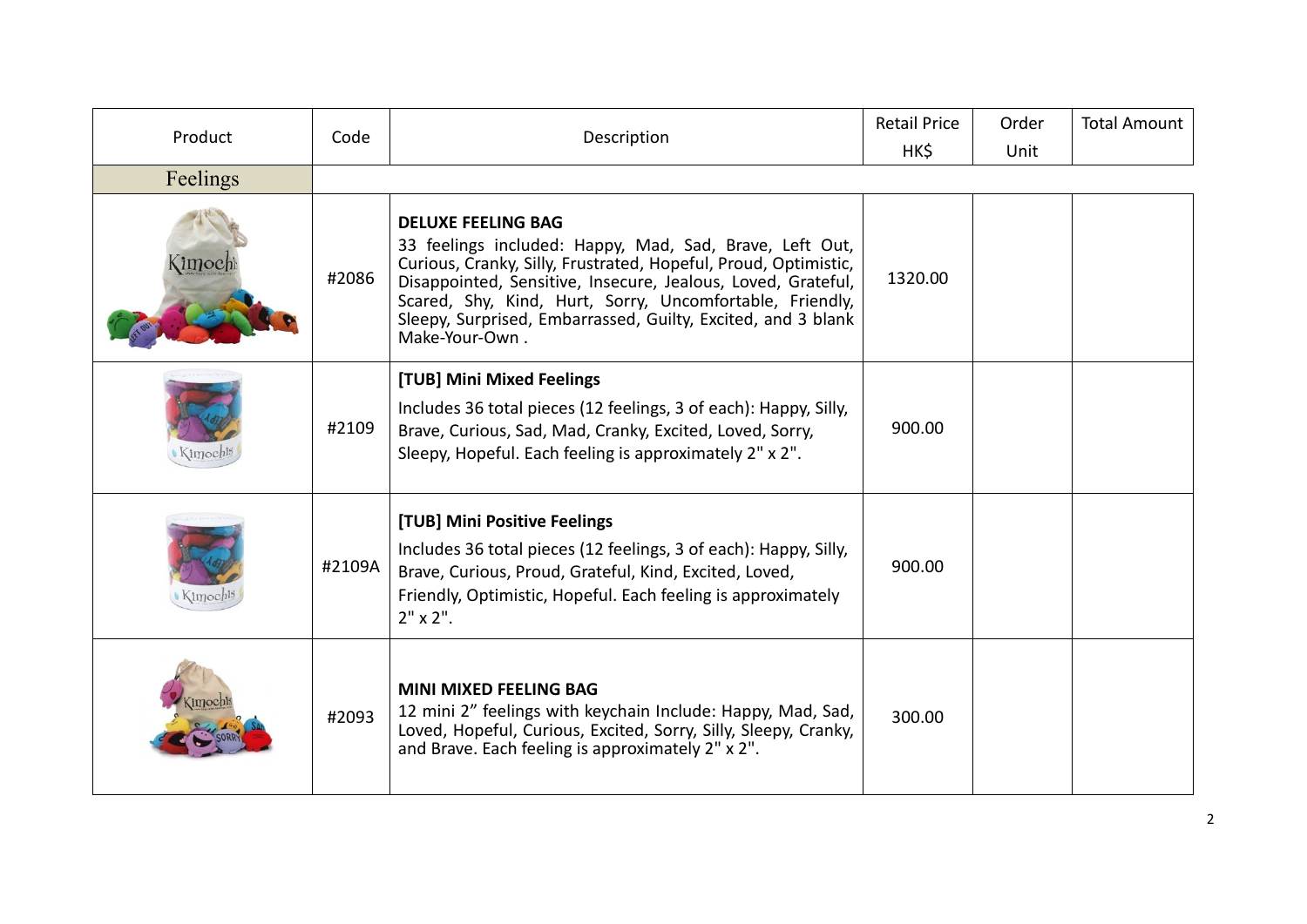| 13" Character Boxed Set |       |                                                                                                                       |        |  |
|-------------------------|-------|-----------------------------------------------------------------------------------------------------------------------|--------|--|
|                         | #2017 | 13" Cloud<br>13" Cloud with a Feel Guide and 3 feelings, include:<br>Happy, Mad, and Sad                              | 525.00 |  |
|                         | #2031 | 13" Cat<br>13" Cat with a Feel Guide and 3 feelings, include:<br>Happy, Cranky, and Curious                           | 525.00 |  |
|                         | #2024 | 13" Huggs<br>13" Huggs with a Feel Guide and 3 feelings, include:<br>Happy, Silly, and Frustrated                     | 525.00 |  |
|                         | #2116 | 13" Lovey Dove™<br>13" Lovey Dove <sup>™</sup> with a Feel Guide and 3 feelings,<br>include: Happy, Hopeful and Proud | 525.00 |  |
|                         | #2000 | 13" Bug<br>13" Bug with a Feel Guide and 3 feelings, include:<br>Happy, Disappointed, and Optimistic                  | 525.00 |  |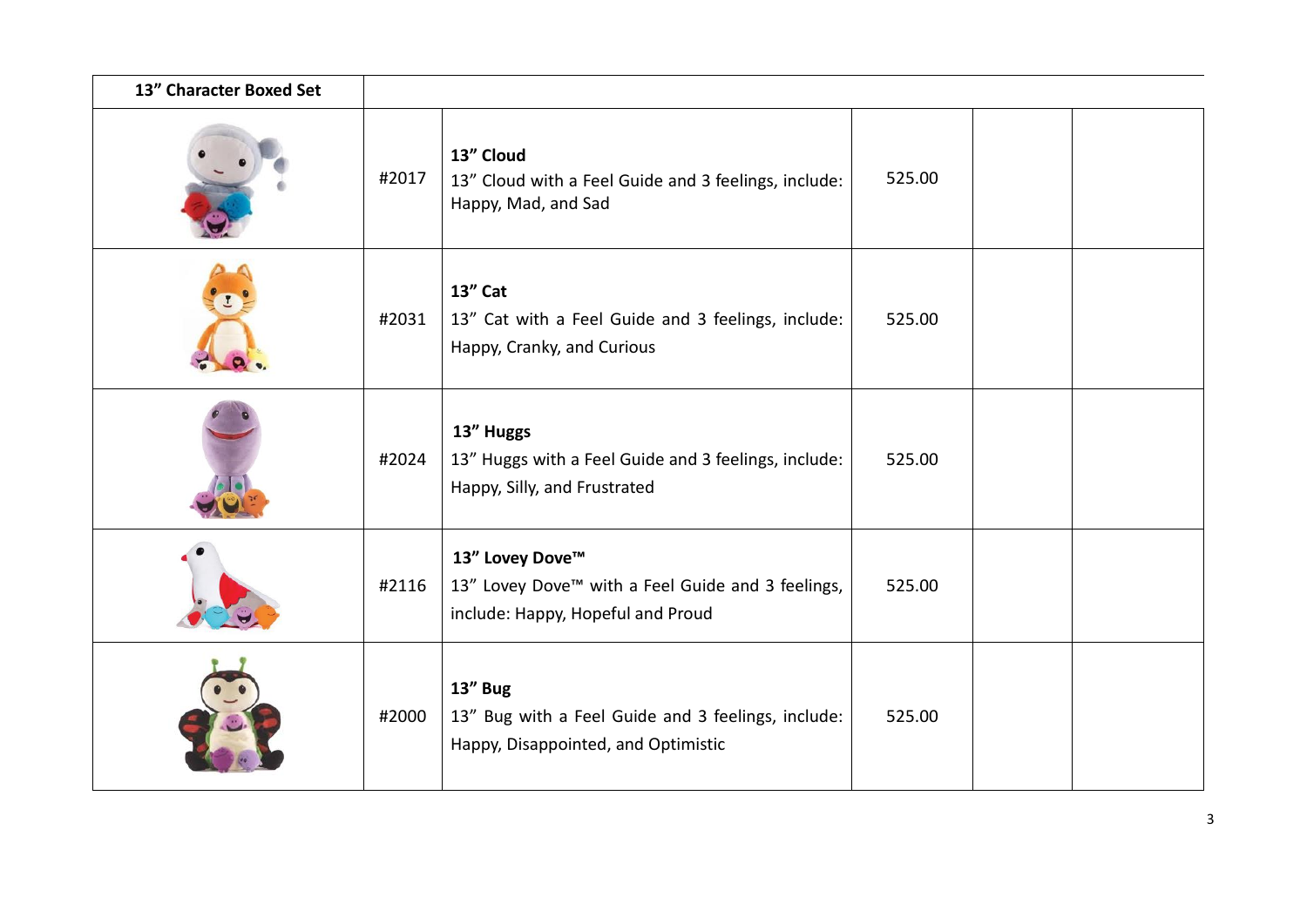| Product                 | Code  | Description                                                                                                      | <b>Retail Price</b><br>HK\$ | Order<br>Unit | <b>Total Amount</b> |
|-------------------------|-------|------------------------------------------------------------------------------------------------------------------|-----------------------------|---------------|---------------------|
| 13" Character Boxed Set |       |                                                                                                                  |                             |               |                     |
|                         | #2161 | 13" Clover<br>13" Clover with a Feel Guide and 3 feelings,<br>include: Happy, Disappointed, Optimistic           | 525.00                      |               |                     |
|                         | #2154 | 13" Bella Rose<br>13" Bella Rose with a Feel Guide and 3<br>feelings, include: Happy, Sensitive, and<br>Insecure |                             |               |                     |
|                         |       | <b>Kimochis Nesting Heart</b>                                                                                    |                             |               |                     |
|                         |       | The Kimochis <sup>®</sup> Nesting Heart is one plush                                                             |                             |               |                     |
|                         | #2155 | heart nestled inside another. When family                                                                        |                             |               |                     |
|                         |       | members or friends are separated, each                                                                           | 180.00                      |               |                     |
|                         |       | person can keep a heart as a tangible,                                                                           |                             |               |                     |
|                         |       | playful way to stay connected.                                                                                   |                             |               |                     |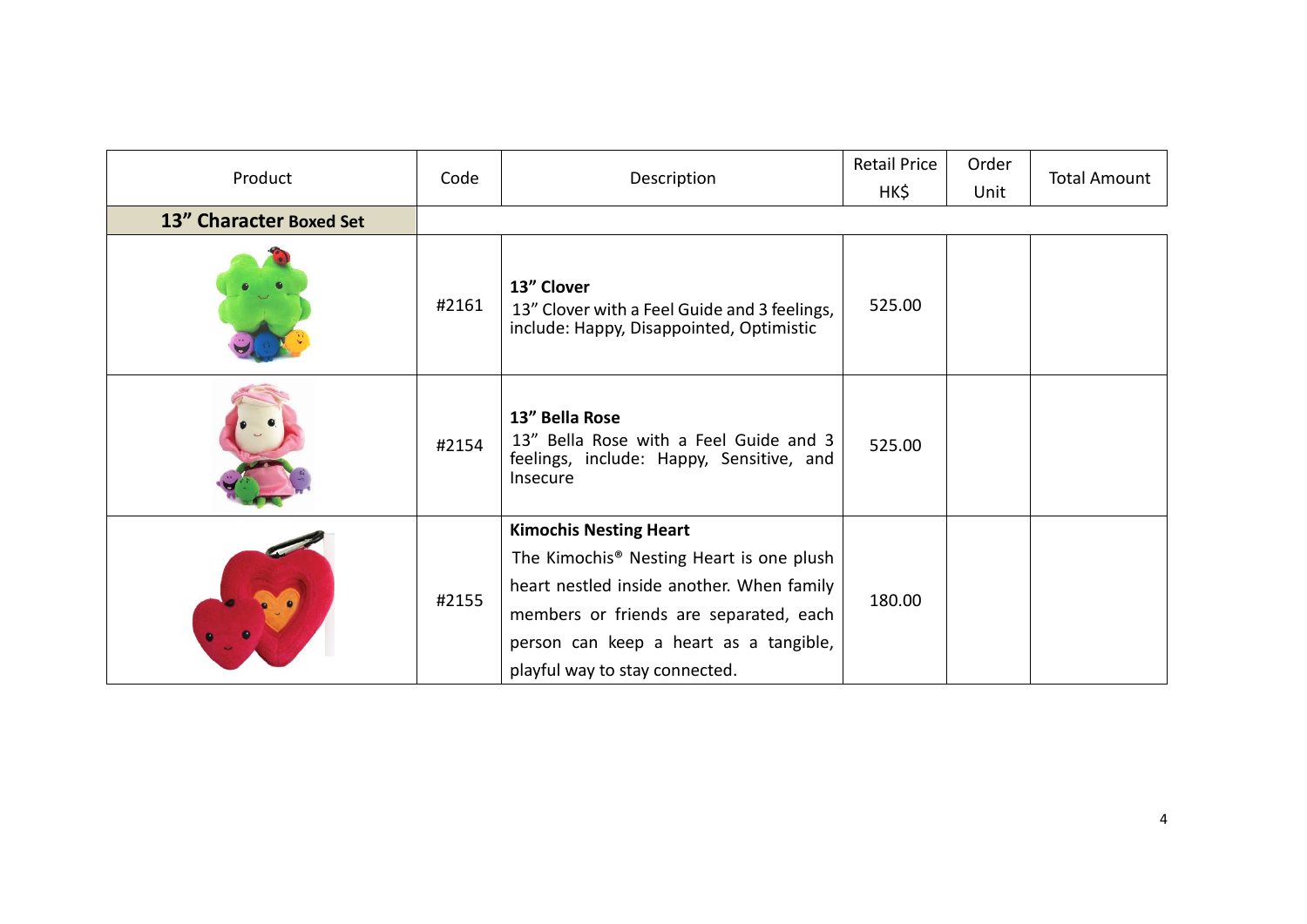| Product            | Code                 | Description                                                      | <b>Retail Price</b><br>HK\$ | Order<br>Unit | <b>Total Amount</b> |
|--------------------|----------------------|------------------------------------------------------------------|-----------------------------|---------------|---------------------|
| Mini 6" Characters |                      |                                                                  |                             |               |                     |
|                    | #2079-Cat<br>Mini    | MINI 6" CAT<br>6" Cat with a curious keychain                    | 200.00                      |               |                     |
|                    | #2062-Huggs<br>Mini  | <b>MINI 6" HUGGS</b><br>6" Huggs with a Silly keychain           | 200.00                      |               |                     |
|                    | #2055-<br>Cloud Mini | <b>MINI 6" CLOUD</b><br>6" Cloud with a happy keychain           | 200.00                      |               |                     |
|                    | #2178-Lovey<br>Mini  | MINI 6" Lovey Dove™<br>6" Lovey Dove™ with a Hopeful<br>keychain | 200.00                      |               |                     |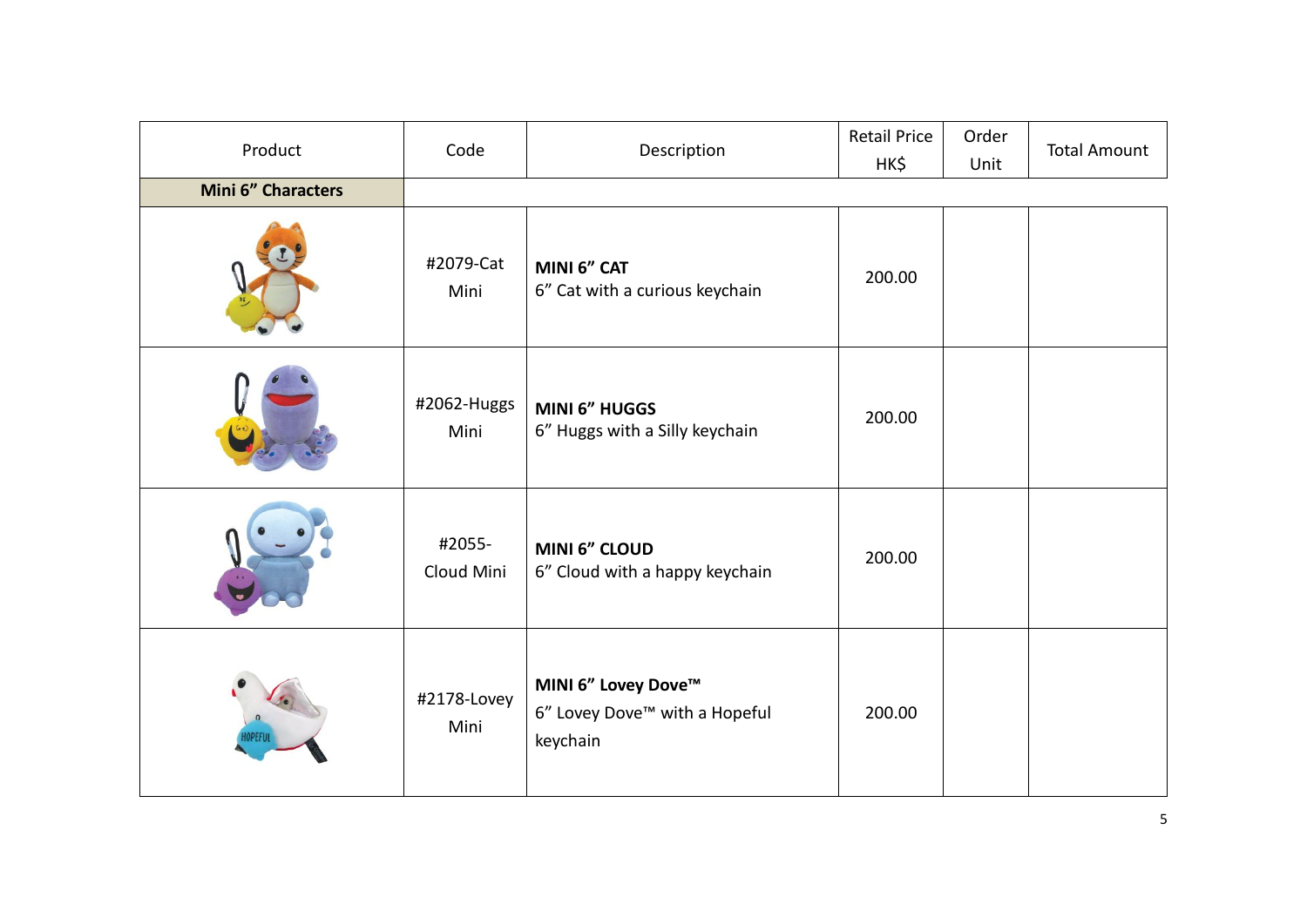| Product            | Code<br>Description      |                                                                      | <b>Retail Price</b><br>HK\$ | Order<br>Unit | <b>Total Amount</b> |
|--------------------|--------------------------|----------------------------------------------------------------------|-----------------------------|---------------|---------------------|
| Mini 6" Characters |                          |                                                                      |                             |               |                     |
|                    | #2048-Bug<br>Mini        | MINI 6" BUG<br>6" Bug with a brave keychain                          | 200.00                      |               |                     |
|                    | #2192-<br>CloverMini     | <b>MINI 6"CLOVER</b><br>6" Clover with a optimistic keychain         | 200.00                      |               |                     |
|                    | #2185-Bella<br>Rose Mini | <b>MINI 6" BELLA ROSE</b><br>6" Bella Rose with a sensitive keychain | 200.00                      |               |                     |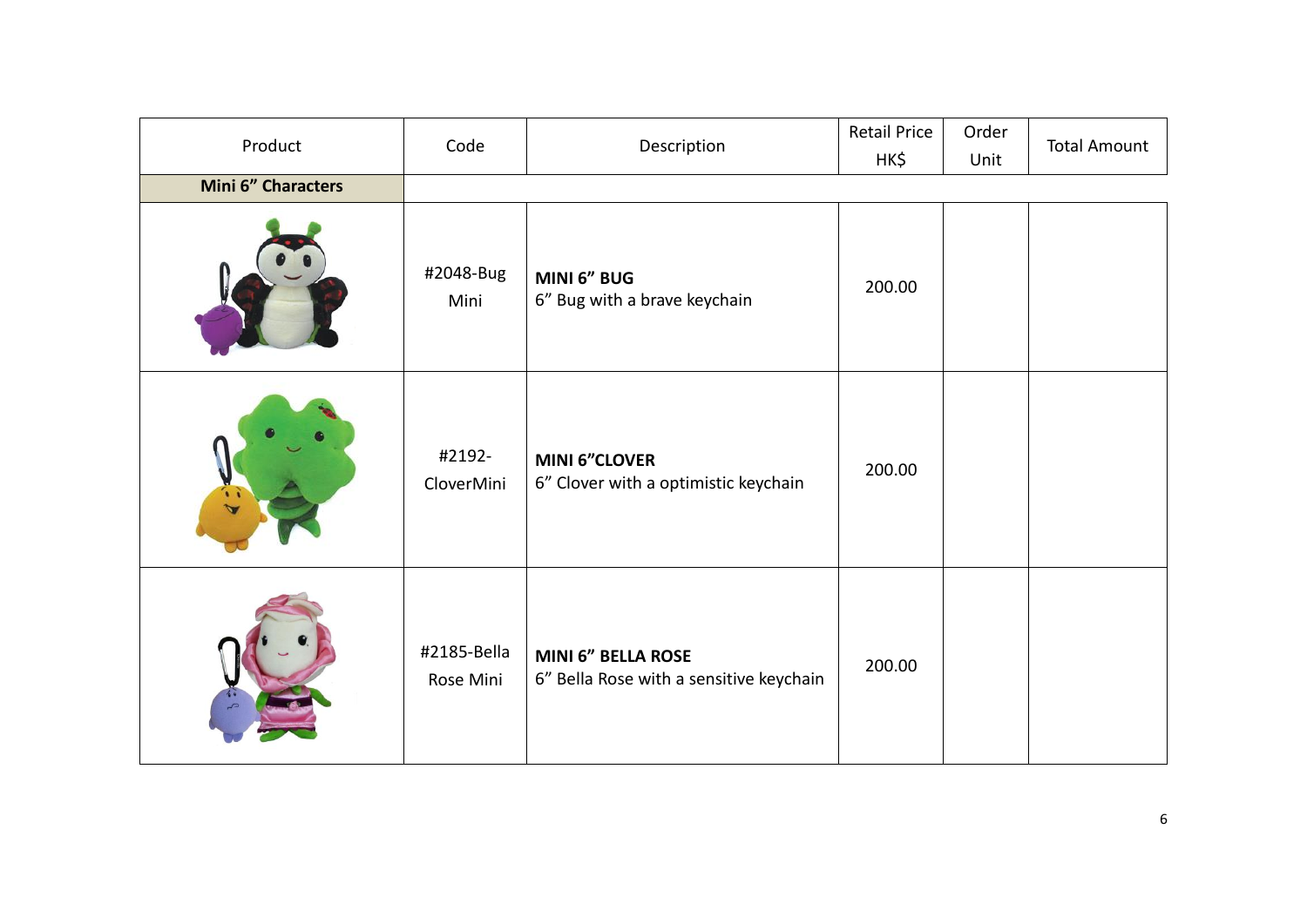| Product                                | Code  | Description                                                                                                                                                                                                                                                                                                                | <b>Retail Price</b><br>HK\$ | Order<br>Unit | <b>Total Amount</b> |
|----------------------------------------|-------|----------------------------------------------------------------------------------------------------------------------------------------------------------------------------------------------------------------------------------------------------------------------------------------------------------------------------|-----------------------------|---------------|---------------------|
| <b>Story books</b>                     |       |                                                                                                                                                                                                                                                                                                                            |                             |               |                     |
| EL OUI<br>best<br>worst<br>Kinischt    | #6803 | <b>Cloud's Best Worst Day Ever</b><br>Cloud was having the BEST day ever, until<br>everything started to go wrong. When Cloud<br>bursts and rains on everyone's parade, his<br>nurturing friend Lovey Dove reminds him that it's<br>okay to be mad, but it's not okay to be mean                                           | 195.00                      |               |                     |
| Kirkehte                               | #6810 | <b>Bug Makes a Splash!</b><br>Bug is afraid to try new things. When his friends<br>invite him for a swim, he would much rather stay<br>at home and read a good book. When Lovey Dove<br>reminds Bug that it's okay to be afraid, Bug finds                                                                                 | 195.00                      |               |                     |
| iot-so-perfect<br>Sandcastl<br>Kmochts | #6827 | <b>Cat's Not-So-Perfect Sandcastle</b><br>Cat is determined to build the perfect<br>sandcastle. When her friends come to help, Cat<br>gets frustrated that things aren't turning out just<br>right. Cat shouts, "I want to do it my way!" After<br>Cat finishes her masterpiece, the waves crash,<br>and she realizes that | 195.00                      |               |                     |
| HUGGTOPUS<br>makes way                 | #6834 | <b>Huggtopus Makes Way for Play</b><br>Huggtopus is ready to play! But, when her big,<br>friendly personality becomes a bit too much for<br>her friends, Huggtopus learns an important<br>lesson. For fun to be fun, it has to be                                                                                          | 195.00                      |               |                     |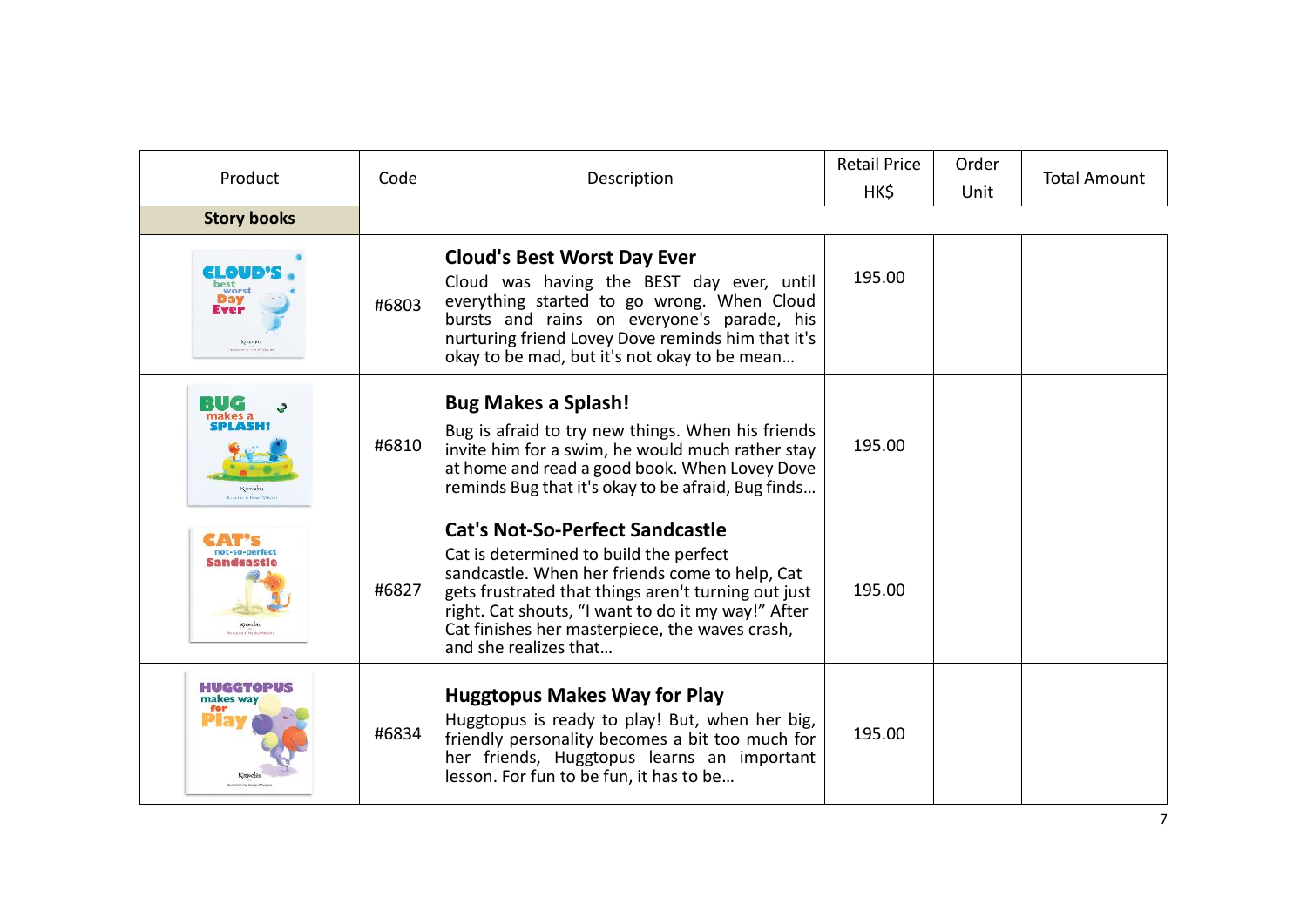| Product                                             | Code  | Description                                                                                                                                                                                                                                   | <b>Retail Price</b><br>HK\$ | Order<br>Unit | <b>Total Amount</b> |
|-----------------------------------------------------|-------|-----------------------------------------------------------------------------------------------------------------------------------------------------------------------------------------------------------------------------------------------|-----------------------------|---------------|---------------------|
| <b>Story books</b>                                  |       |                                                                                                                                                                                                                                               |                             |               |                     |
| LOVEY DOVE<br>Let                                   | #6858 | <b>Lovey Dove Learns to Let Go</b><br>Turtle Dove is ready for the first day of<br>school, but his mama, Lovey Dove, is a bit<br>worried. When Turtle excitedly takes his<br>first leap during flying lessons, Lovey Dove<br>can't help but   | 195.00                      |               |                     |
| <b>BELLA ROSE</b><br><b>'NO MORE YAY</b><br>Birthda | #6865 | Bella Rose and the "No More Yay"<br><b>Birthday</b><br>It's Bella Rose's birthday party! The<br>Kimochis are so excited to celebrate with<br>Bella, but will Bella be able to enjoy her<br>friends and host the party she's been<br>planning? | 195.00                      |               |                     |
| Camping                                             | #6872 | <b>Clover's Happy-Go-Not-So-Lucky</b><br><b>Camping Trip</b><br>Clover is excited to be in charge of the<br>annual Kimochis camping trip! He's<br>packed and ready to go, but as the<br>Kimochis set up camp, they realize that               | 195.00                      |               |                     |
| Delivery Charge                                     |       | Kowloon \$300<br>Hongkong \$400<br><b>New Territories \$400</b><br>No delivery for remoted areas                                                                                                                                              |                             |               |                     |
|                                                     |       |                                                                                                                                                                                                                                               | <b>Total Charge</b>         |               |                     |